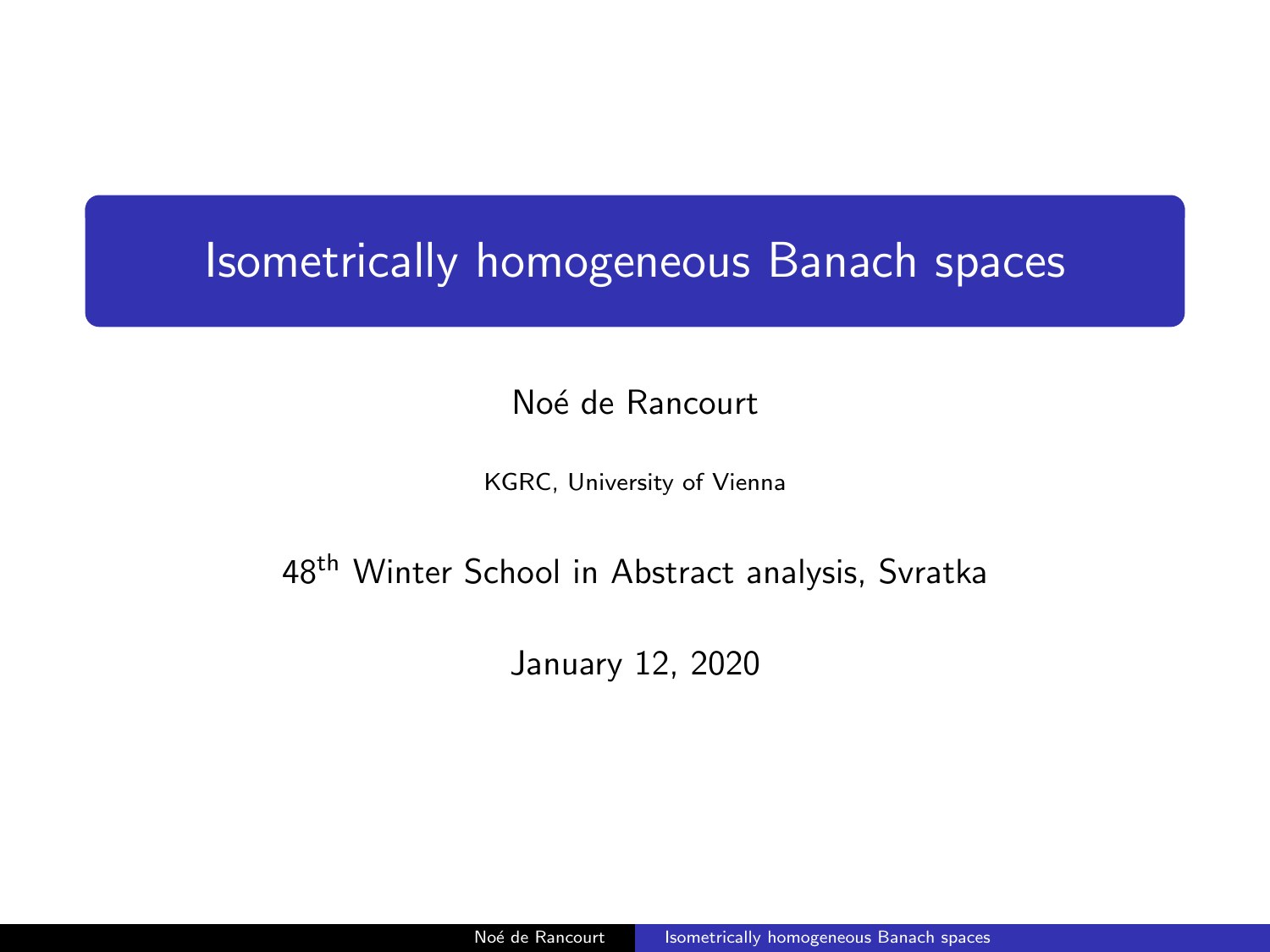## In this talk, all Banach spaces will be infinite-dimensional, and by a subspace, I will mean an infinite-dimensional, closed subspace.

Operators are bounded, and isometries are linear.

We will work in real spaces, but everything works as well in complex spaces.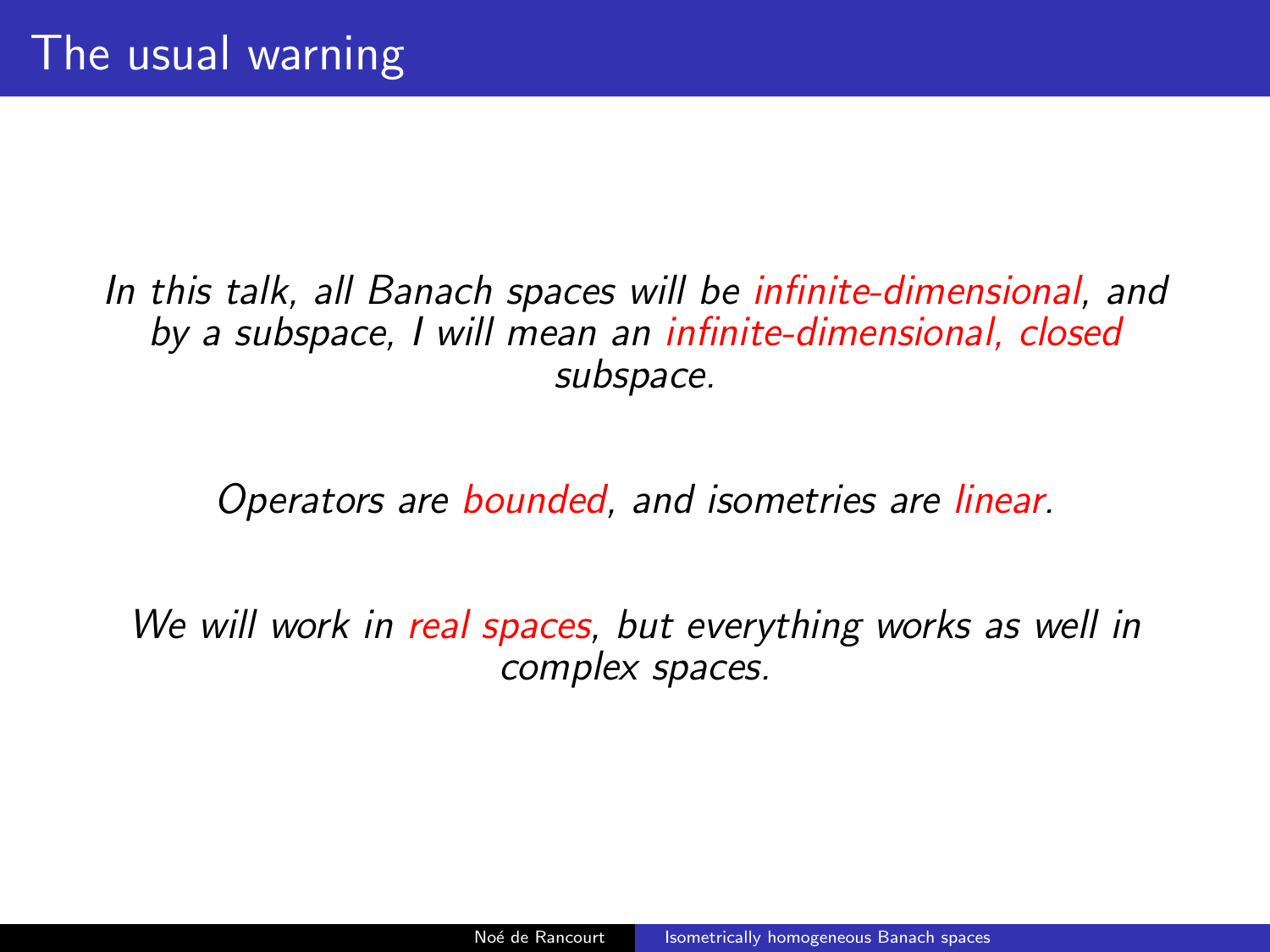#### **Definition**

A space is said to be homogeneous if it is isomorphic to all of its subspaces.

Question (Banach's homogeneous space problem, '32)

Is every homogeneous space isomorphic to  $\ell_2$ ?

This problem was solved positively in the 90s.

### Definition

A space is said to be isometrically homogeneous if it is isometric to all of its subspaces.

### Question (Cúth–Doležal–Doucha–Kurka '19)

Is every isometrically homogeneous space isometric to  $\ell_2$ ?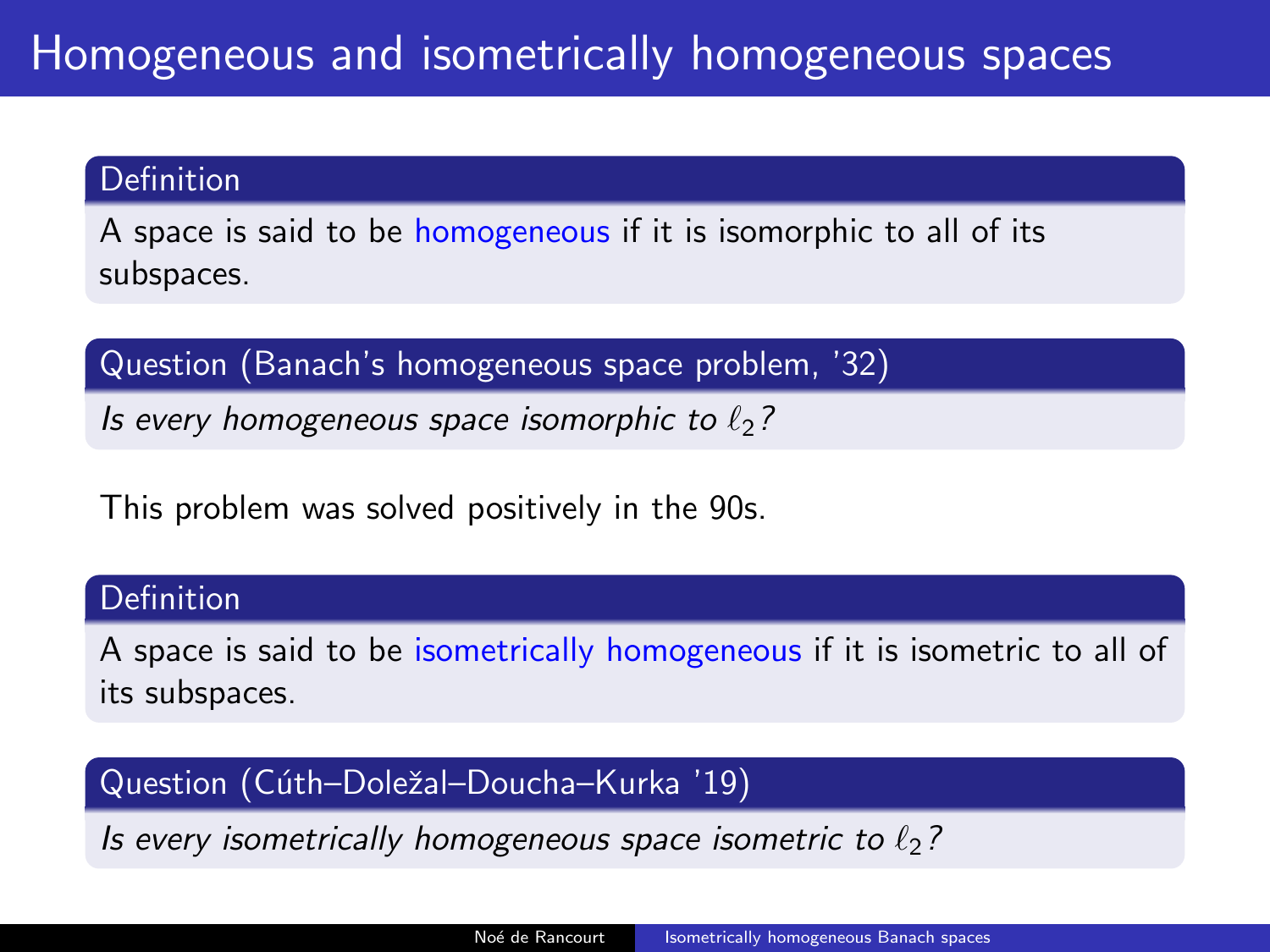### **Definition**

A Banach space is hereditarily indecomposable (HI) if it contains no topological direct sum of two subspaces.

HI spaces cannot contain unconditional basic sequences.

The solution of the homogeneous space problem comes from the three following results:

- An HI space is isomorphic to no proper subspace of itself (Gowers–Maurey '93);
- Every Banach space either contains a subspace without unconditional basis, or an isomorphic copy of  $\ell_2$ ; (Komorowski–Tomczak-Jaegermann '95);
- Every Banach space either contains an unconditional basic sequence, or an HI subspace (Gowers' first dichotomy, '96).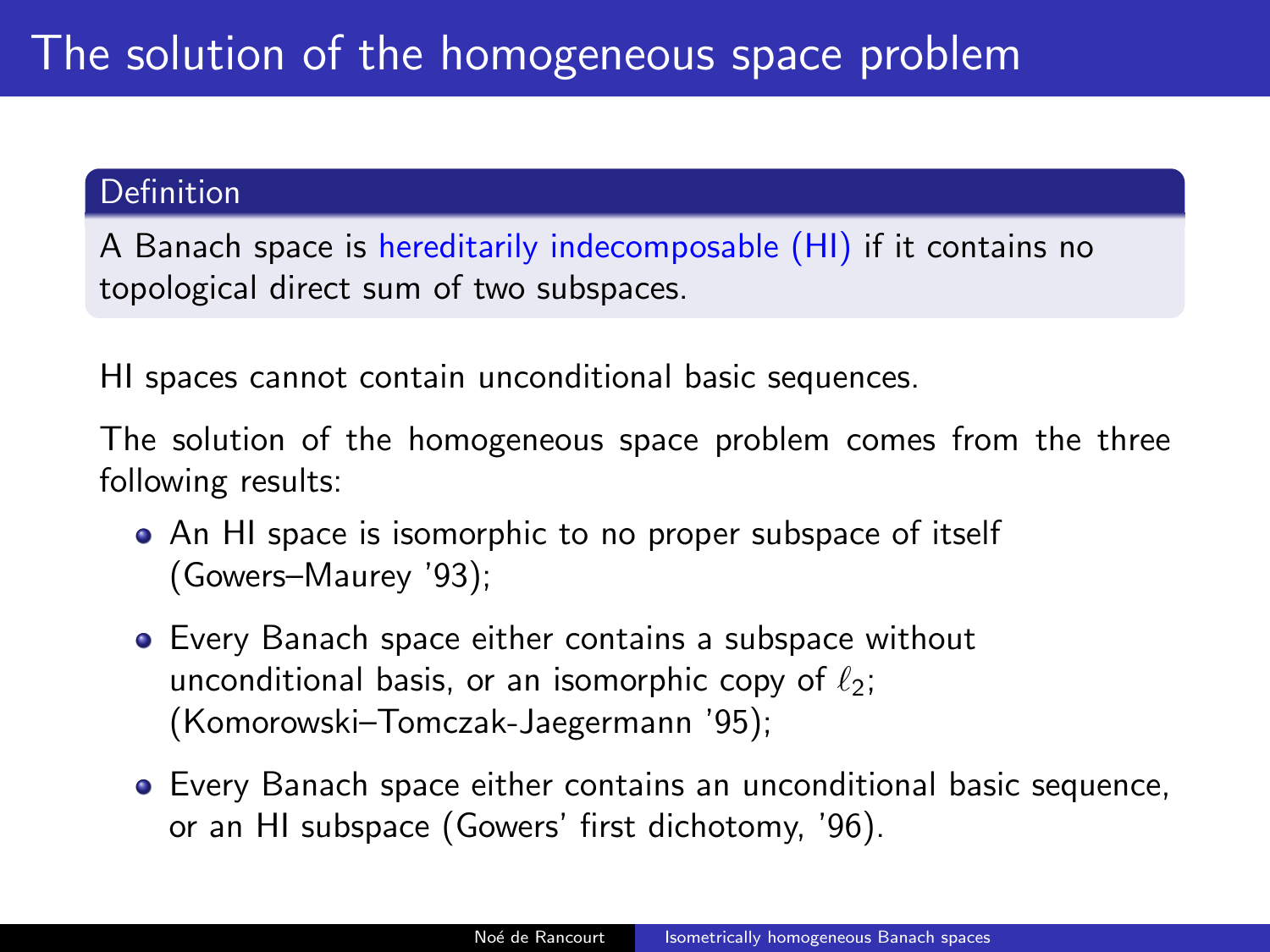A natural idea to investigate the isometrically homogeneous space problem is to look for quantitative versions of the previous three results.

- Gowers' first dichotomy admits a quantitative version, proved by Gowers himself.
- For Komorowski–Tomczak-Jaegermann's result, I don't know.
- Gowers–Maurey' result admits a quantitative version, that's the goal of this talk.

Summarizing, we get:

### Theorem (dR, '19)

Every isometrically homogeneous space has a  $(1 + \varepsilon)$ -unconditional basis, for every  $\varepsilon > 0$ .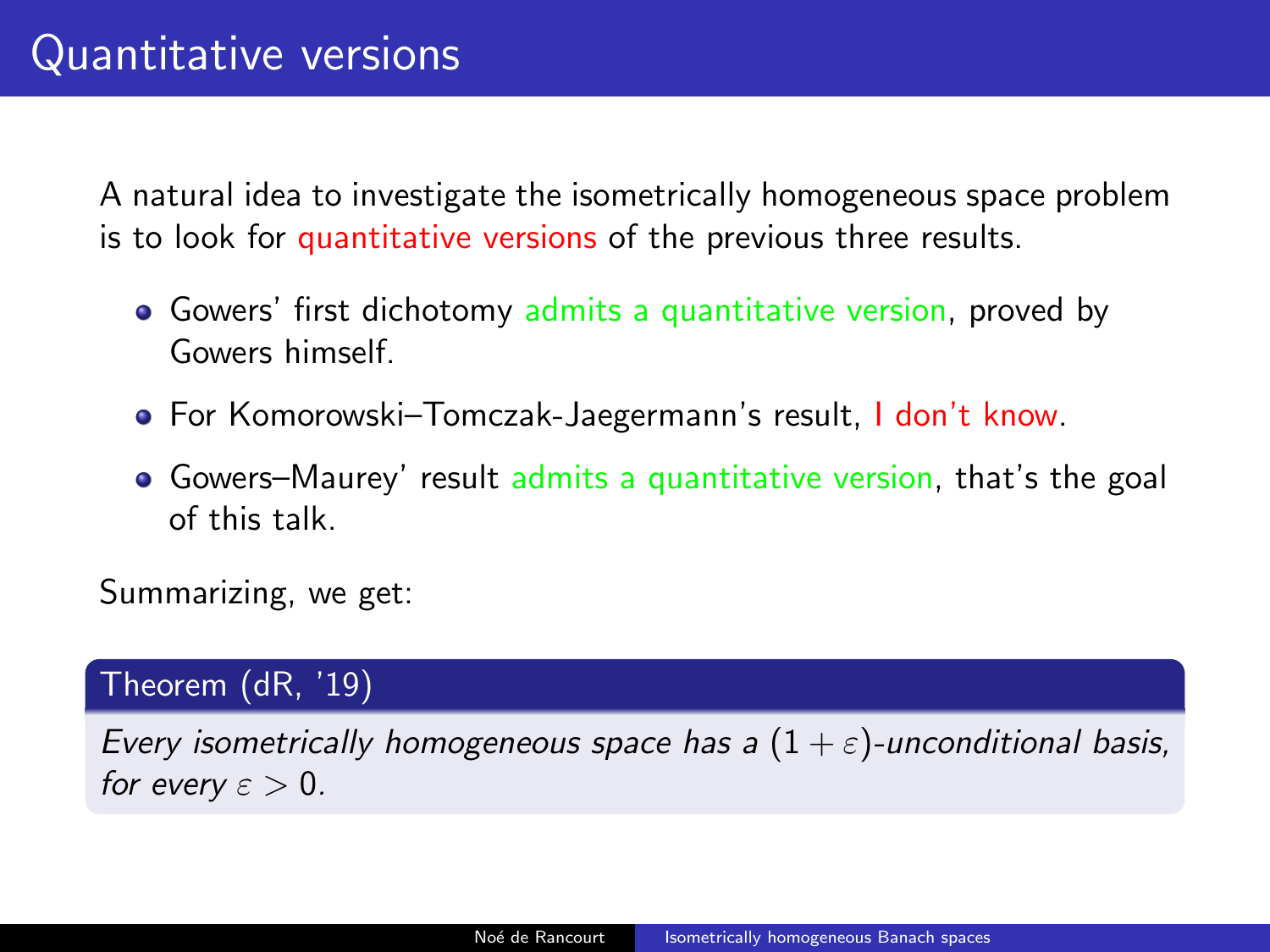# C-HI spaces

Two subspaces Y and Z of X are not in topological direct sum iff for every  $C < \infty$  there are  $y \in Y$  and  $z \in Z$  such that  $||y + z|| > C||y - z||$ .

### Definition (Gowers)

X is said to be C-HI if for every subspaces Y,  $Z \subseteq X$ , there exists  $y \in Y$ and  $z \in Z$  such that  $||y + z|| > C||y - z||$ .

A space is HI iff it is C-HI for every  $C < \infty$ . A C-HI space cannot contain any C-unconditional basic sequence.

### Theorem (Gowers)

For every  $\varepsilon > 0$ , every space either contains either a C-unconditional basic sequence, or a  $(C - \varepsilon)$ -HI subspace.

### Theorem (dR '19)

If X is  $(1 + \varepsilon)$ -HI for some  $\varepsilon > 0$ , then X is isometric to no proper subspace of itself.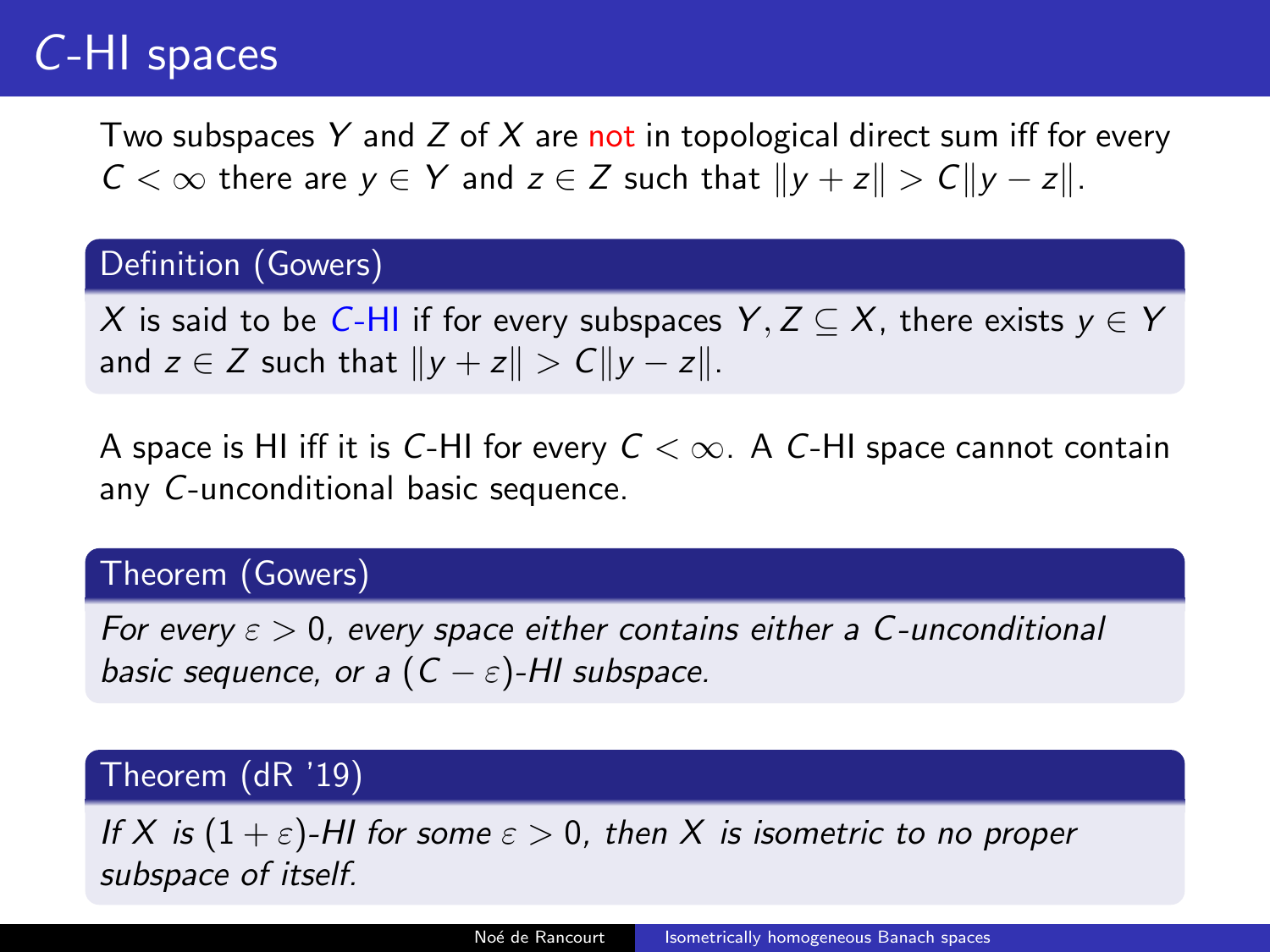# Fredholm theory

Let  $T: X \rightarrow Y$  be an operator. Let  $n(T) = \dim \ker(T)$  and  $d(T) = \text{codim}_{Y} T(X)$ .

#### **Definition**

- $\bullet$  T is said to be semi-Fredholm if  $T(X)$  is closed in Y and if at least one of the numbers  $n(T)$  and  $d(T)$  is finite. In this case, its Fredholm index is  $ind(T) = n(T) - d(T) \in \mathbb{Z} \cup \{-\infty, +\infty\}.$
- $\bullet$  T is Fredholm if it is semi-Fredholm with finite index.

Let  $\mathcal{F}red(X, Y)$  be the set of semi-Fredholm operators, seen as a subset of  $\mathcal{L}(X, Y)$  with the norm topology.

### Theorem (Folklore)

ind:  $\hat{\mathcal{F}}$ red $(X, Y) \to \mathbb{Z} \cup \{-\infty, +\infty\}$  is locally constant.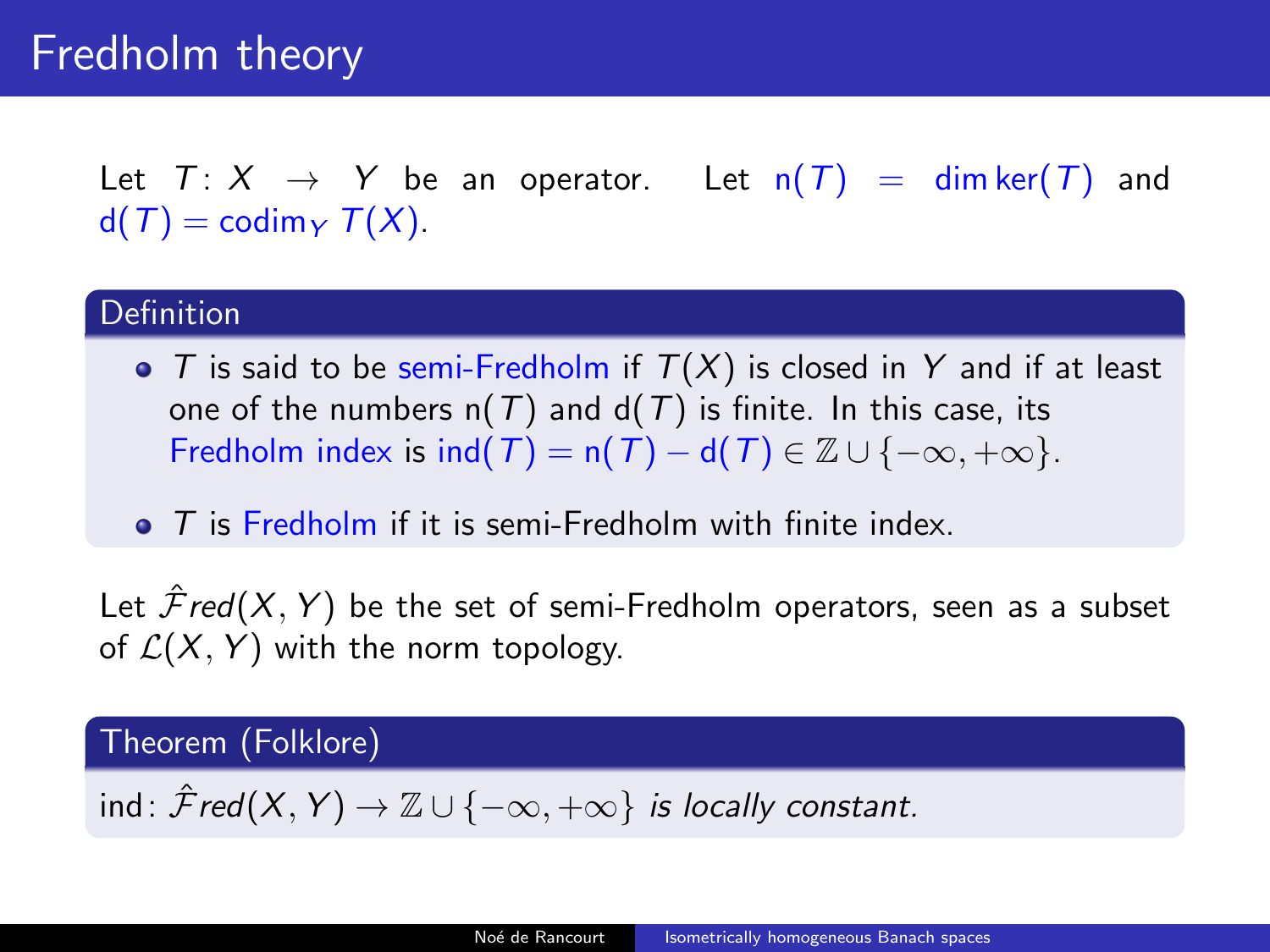### Definition

 $T: X \to Y$  is finitely singular if it is semi-Fredholm and ind(T)  $< +\infty$ . Otherwise,  $T$  is said to be infinitely singular.

### Theorem (Folklore)

The following are equivalent:

- $\bullet$  T is infinitely singular;
- For every  $\varepsilon > 0$ , there exists a subspace  $X_{\varepsilon} \subseteq X$  such that  $||T_{\upharpoonright X_{\varepsilon}}|| \leqslant \varepsilon.$

### Definition

An infinitely singular value of an operator  $T: X \to X$  is a  $\lambda \in \mathbb{R}$  such that  $T - \lambda \, \text{Id}_X$  is infinitely singular.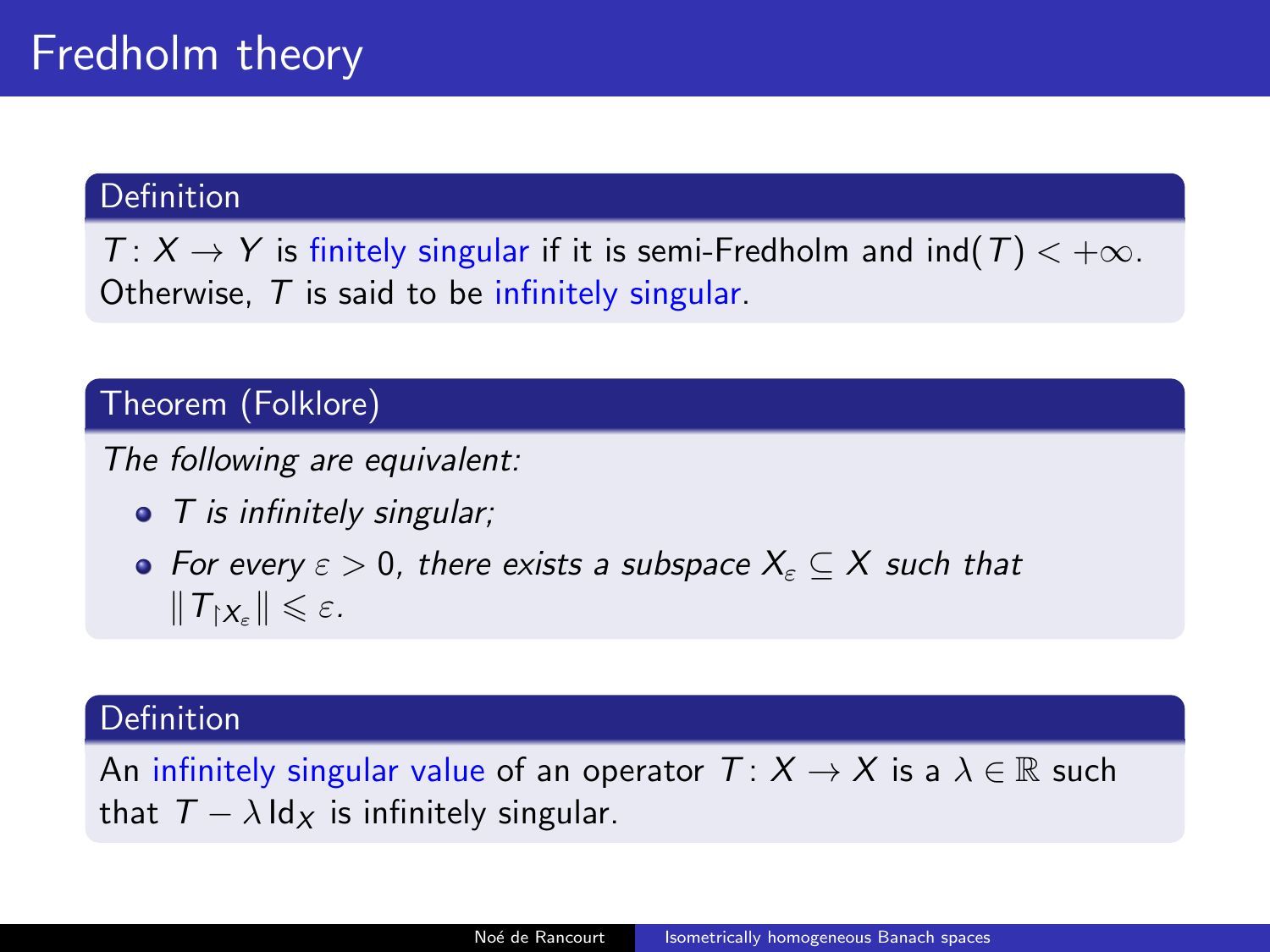#### Lemma

Let X be a Banach space and  $T: X \rightarrow X$  be a non-surjective isometry. Then the infinitely singular values of  $T$  are exactly 1 and  $-1$ .

Proof. It is enough to show that the only positive infinitely singular value of  $T$  is 1.

Draw a line between T and  $- \, \text{Id}_X$ . Since  $\text{ind}(T) < 0$  and  $\text{ind}(\text{Id}_X) = 0$ . then there exists someone on this line,  $tT-(1-t) \, \text{Id}_X$ , which is not semi-Fredholm, so infinitely singular. So  $\lambda = \frac{1-t}{t}$  is a positive infinitely singular value of T.

If  $\lambda > 1$  then for every  $x \in X$ ,  $||T(x)-\lambda x|| \geq \lambda ||x||-||T(x)|| \geq (\lambda-1)||x||$ . So  $T - \lambda \, \text{Id}_X$  is an isomorphism on its image, a contradiction.

If  $\lambda < 1$  then for every  $x \in X$ ,  $||T(x)-\lambda x|| \ge ||T(x)||-\lambda ||x|| \ge (1-\lambda) ||x||$ , a contradiction again.

So  $\lambda = 1$ .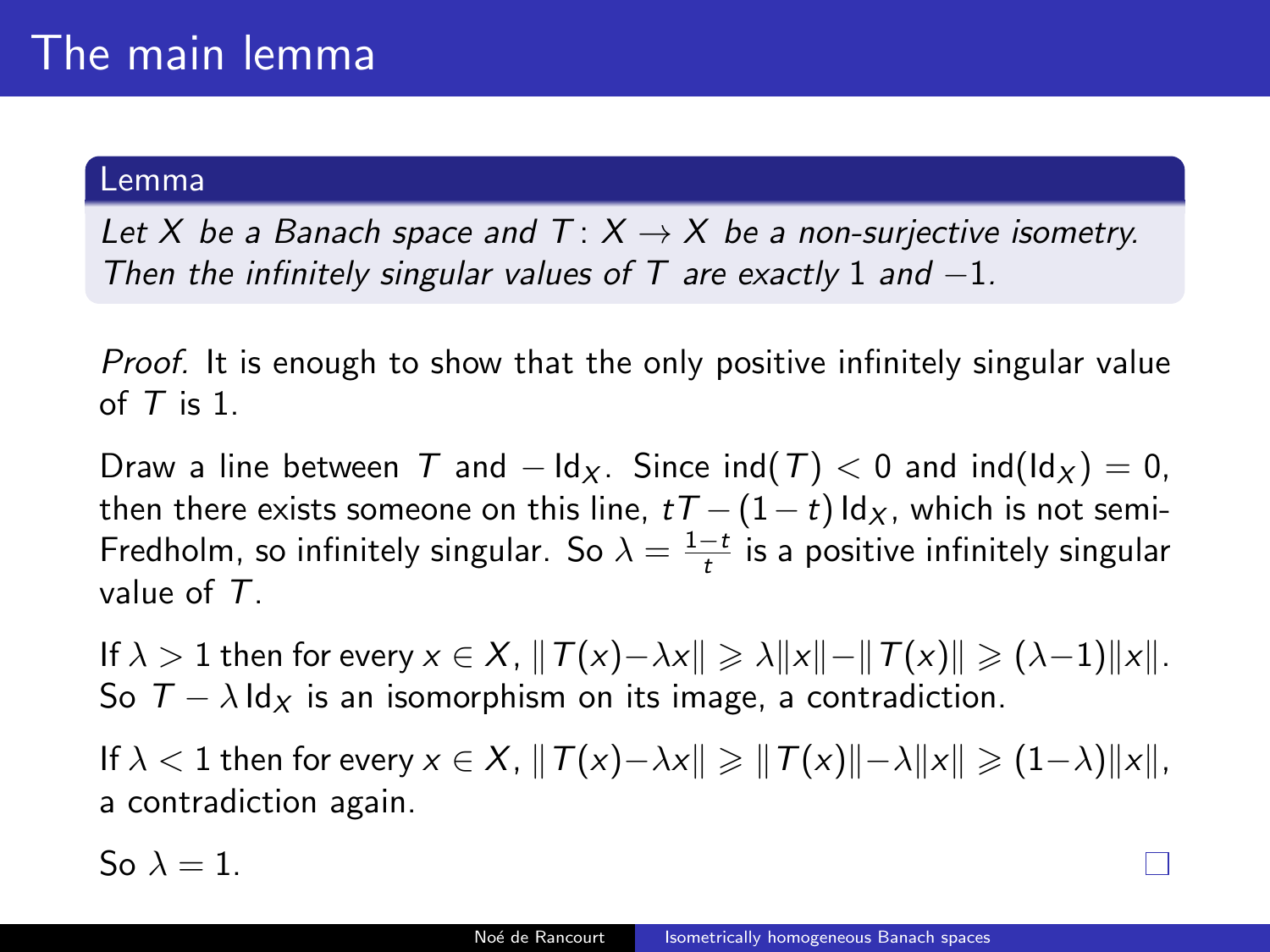Suppose that  $X$  is isometric to a proper subspace of itself. We want to prove that X is not  $(1+\varepsilon)$ -HI. So we want to find two subspaces Y,  $Z \subseteq X$ such that:

$$
(\forall y \in Y) (\forall z \in Z) \|y+z\| \approx \|y-z\|.
$$

Let  $T: X \rightarrow X$  be a non-surjective isometry. 1 and  $-1$  are infinitely singular values of T, so there exists subspaces  $Y, Z \subseteq X$  such that on Y, T is very close to  $\mathrm{Id}_X$  and on Z, T is very close to  $-\mathrm{Id}_X$ . Thus, for  $v \in Y$ and  $z \in Z$ .

$$
||y+z|| = ||T(y)+T(z)|| \approx ||y-z||.
$$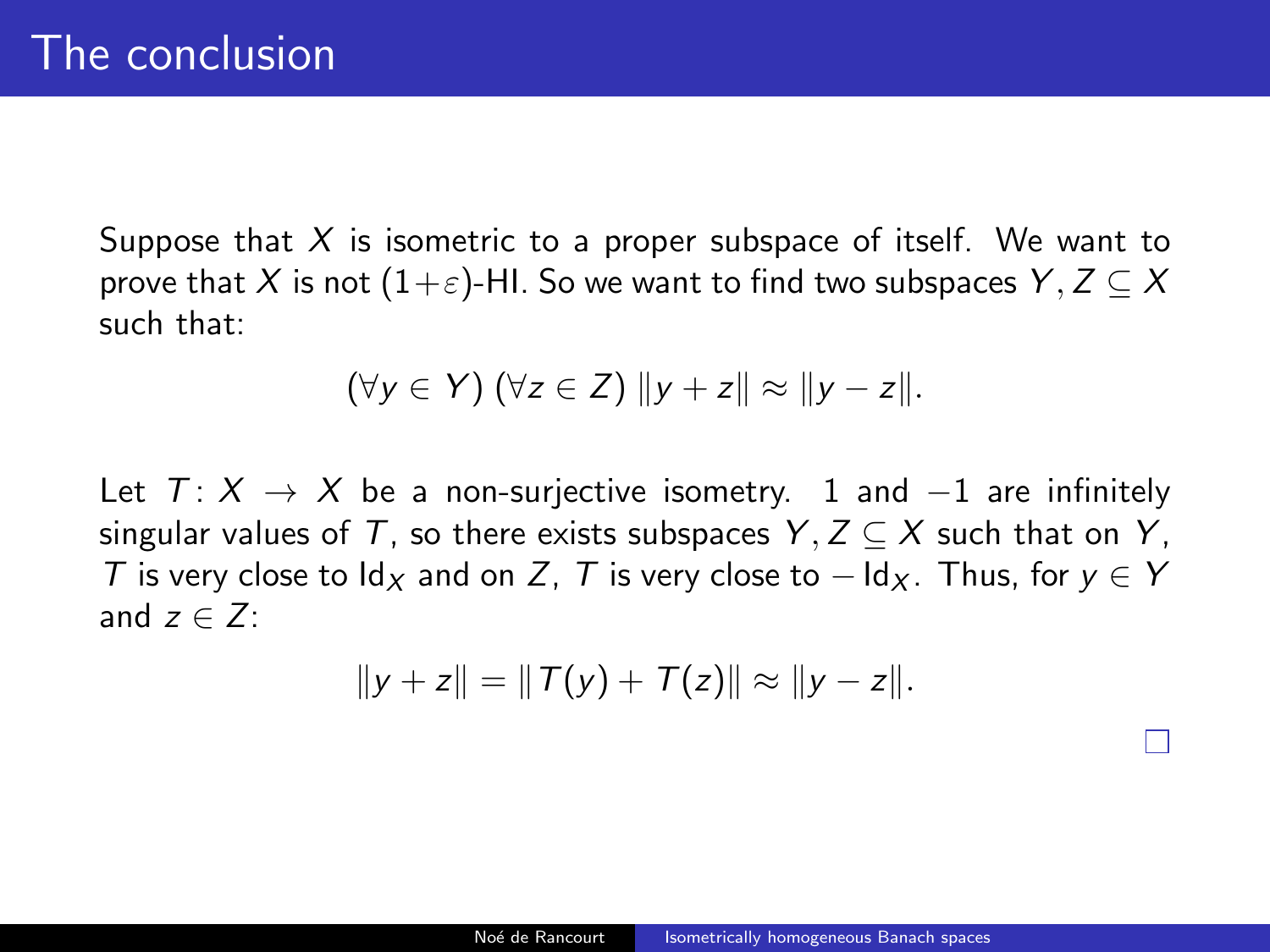#### 暈 N. de Rancourt.

Spectral-free methods in the theory of hereditarily indecomposable Banach spaces arXiv:1909.12813, Tomorrow.



B. Maurey.

Operator theory and exotic Banach spaces. 1996.

Unpublished notes available on the author's webpage.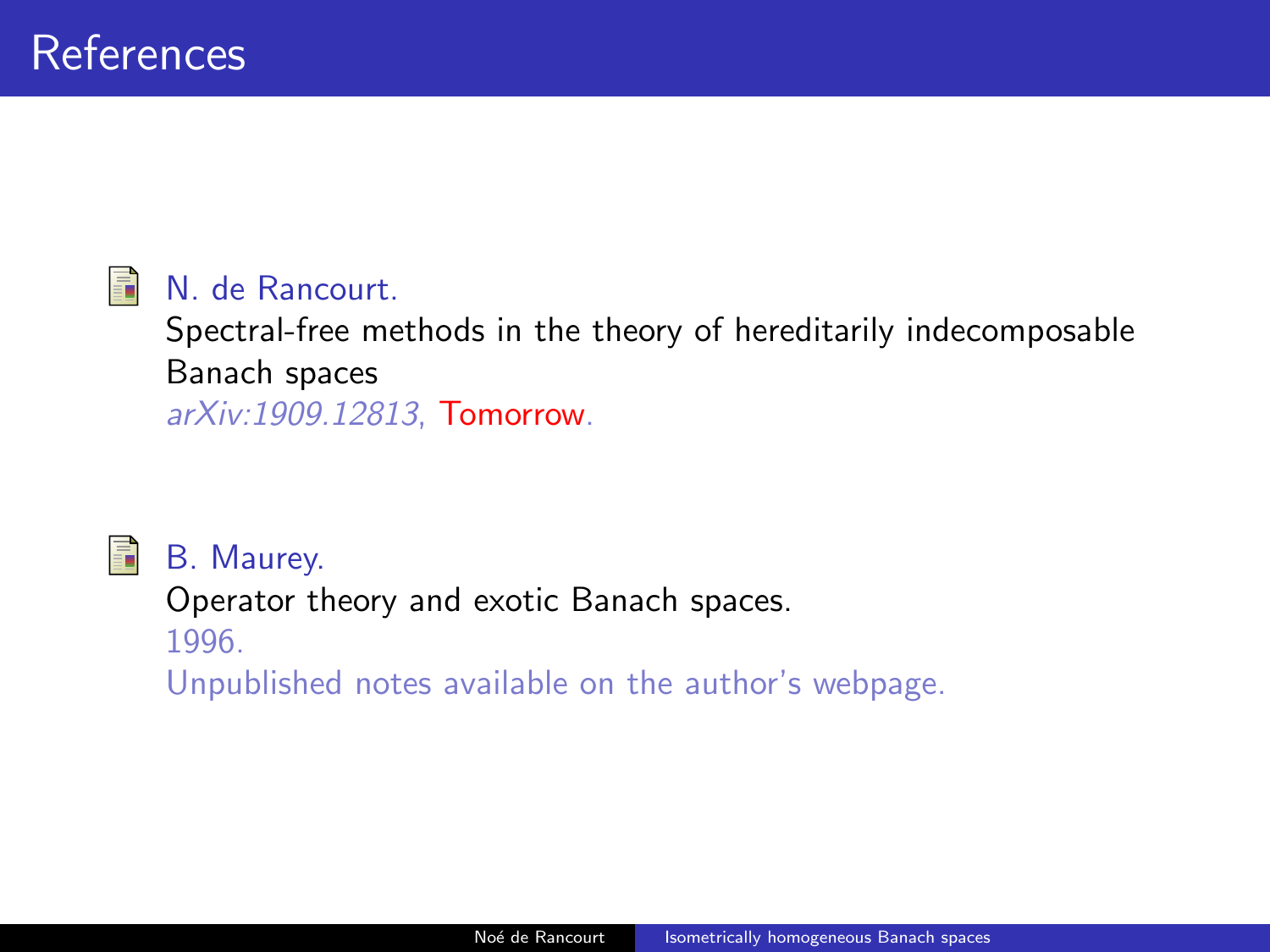### M. Cúth, M. Doležal, M. Doucha, and O. Kurka.

Polish spaces of Banach spaces. Complexity of isometry classes and generic properties. arXiv:1912.03994.



W. T. Gowers.

An infinite Ramsey theorem and some Banach-space dichotomies. Ann. Math., 156:797–833, 2002.



W. T. Gowers and B. Maurey.

The unconditional basic sequence problem. J. Amer. Math. Soc., 6:851–874, 1993.

R. A. Komorowski and N. Tomczak-Jaegermann. Banach spaces without local unconditional structure. Israel J. Math., 89:205–226, 1995.